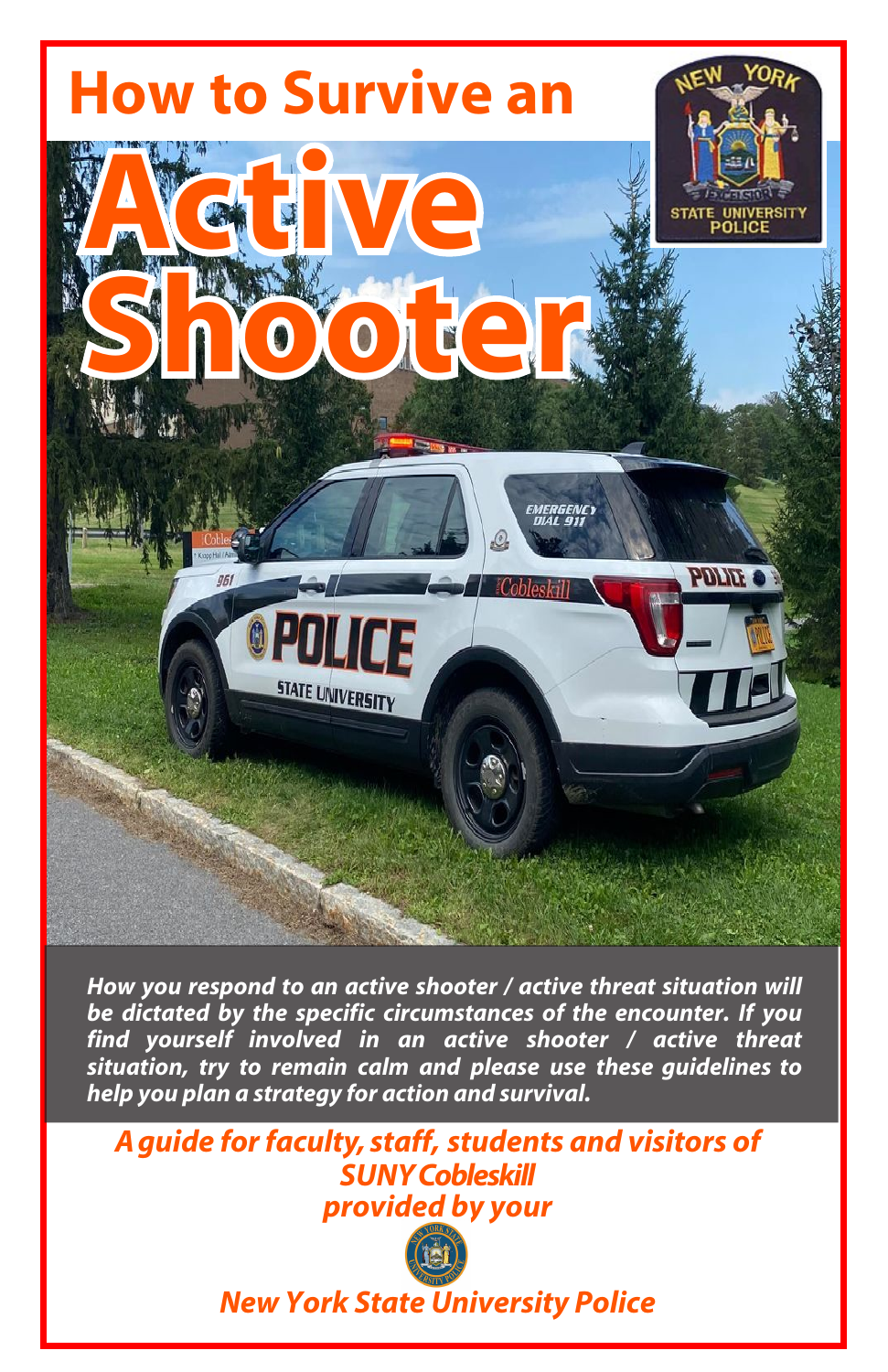### **If You See Something, Say Something**

If you see or hear of anyone displaying concerning behaviors, tell UPD or other college officials so that the behavior can be investigated. Some concerning behaviors may include:

- Sudden or increased use of drugs and/or alcohol
- Unexplained increase in absenteeism from work or class
- Noticeable decrease in personal hygiene and appearance
- Signs of Depression/withdrawal
- Resistance and/or overreaction to workplace/class changes
- Repeated violations of workplace/school policies
- Increased and/or severe mood swings
- Noticeably unstable, erratic, and/or aggressive
- Explosive outbursts or anger without provocation
- Talking about suicide
- Paranoid behavior ("everyone is out to get me")
- Increase of domestic problems into the workplace
- Talk of severe financial problems
- Displaying empathy for individuals who have committed violence
- Increased talk about weapons and violence
- Showing up with weapons
- Observable grievances with threats and plans of retribution

## **Options If You Encounter An Active Shooter**

#### **RUN!**

- Try to remain calm so you can respond effectively
- If you are able to run/escape, do so immediately
- Leave your belongings behind
- Be prepared for a police response
- Do not stop to assist injured persons
- Be prepared to change your route or plan if you encounter the shooter(s)
- Only call 911 when it is safe to do so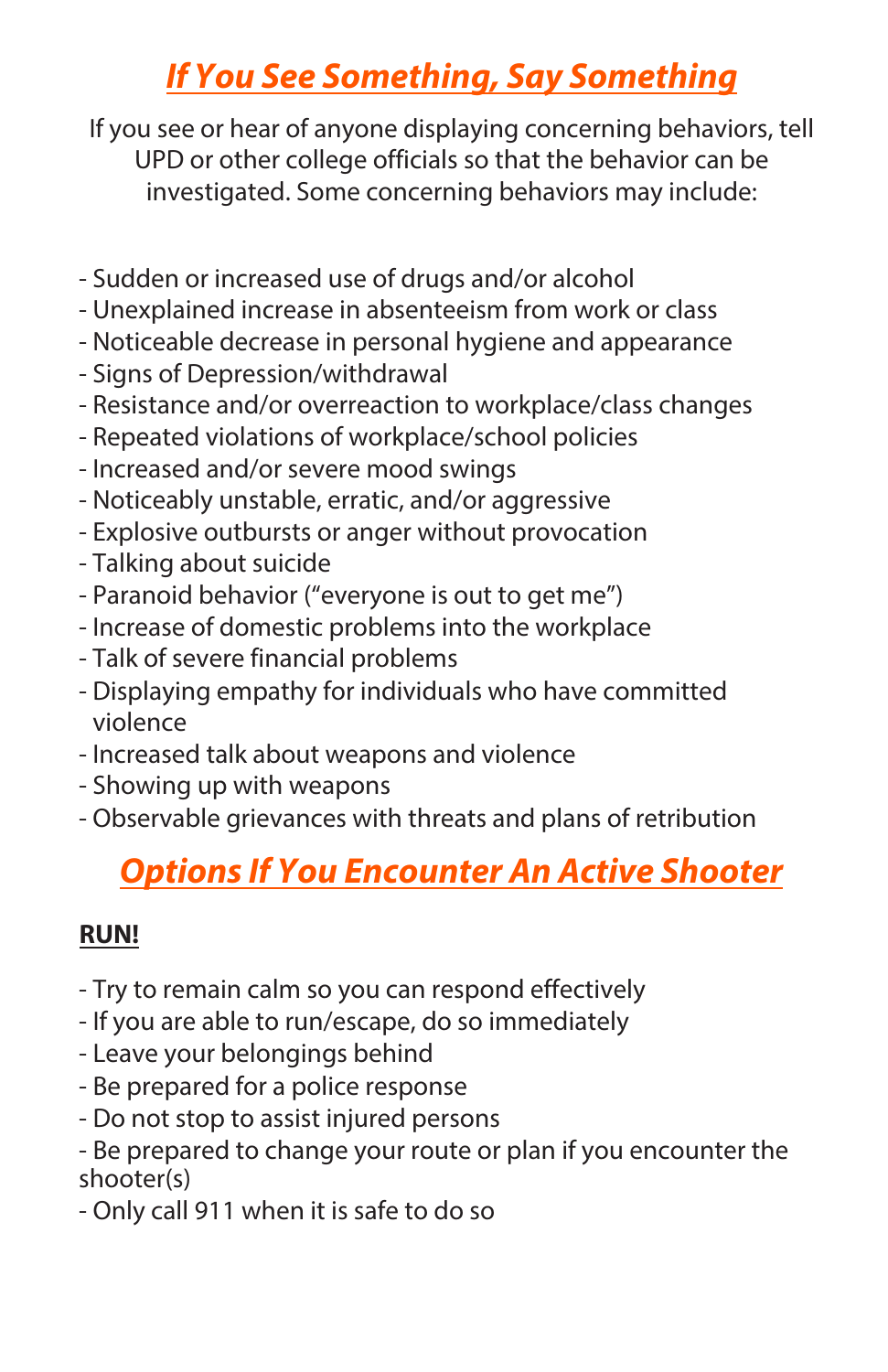#### **HIDE!**

- Hide in an area out of the shooter's view
- Block entry to your hiding place/lock the door if you are able to
- Silence your cell phone, watch, etc.
- Turn off the lights
- Does hiding place offer protection from gunfire?

- Check your hiding area for possible escape routes and/or items you can use as weapons if needed

- Have a plan if found by the shooter: what are you going to do next??

### **FIGHT!**

- Last resort when life is in danger
- Attempt to incapacitate the shooter as quickly as possible
- Work as a team if you are with others
- Act with speed and physical aggression
- Throw objects at the shooter
- Strike the shooter with objects
- Attack the shooter's weapon or their ability to use it

- YOU MUST FIGHT LIKE YOUR LIFE DEPENDS ON IT, BECAUSE IT DOES!

## *What to Expect From the* **Police Response**

-Police will proceed immediately to the area in which shots were last heard or reported. Their purpose is to stop the shooting as quickly as possible.

-First responders will be University Police Officers in duty uniform. Additional police officers from other area departments may also respond to assist, and they may be in uniform or in plain clothes.

-Responding police officers may have Kevlar helmets, rifles, and other tactical equipment needed to control the situation.

-If you know where the shooter is, tell them.

-The first officers to arrive *WILL NOT* stop to aid the injured until the active shooter no longer has the ability to harm people.

- Rescue teams of emergency medical personnel will follow police into secured areas to provide medical aid.